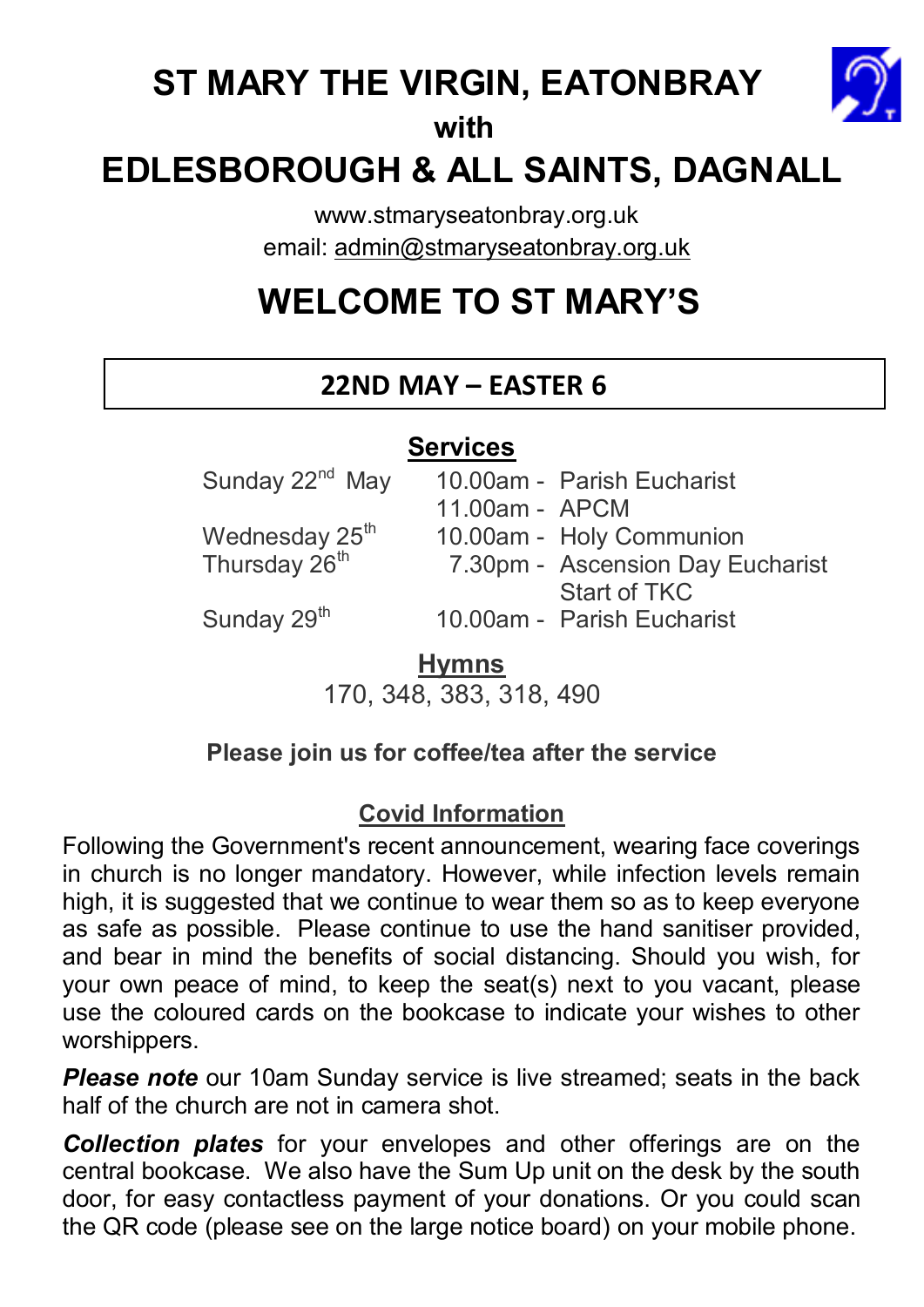#### **Collect:**

God our redeemer, you have delivered us from the power of darkness and brought us into the kingdom of your Son: grant, that as by his death he has recalled us to life, so by his continual presence in us he may raise us to eternal joy; through Jesus Christ your Son our Lord, who is alive and reigns with you, in the unity of the Holy Spirit, one God, now and for ever. **Amen** 

### **Acts 16:9–15**

A reading from the Acts of the Apostles.

During the night Paul had a vision: there stood a man of Macedonia pleading with him and saying, 'Come over to Macedonia and help us.' When he had seen the vision, we immediately tried to cross over to Macedonia, being convinced that God had called us to proclaim the good news to them. We set sail from Troas and took a straight course to Samothrace, the following day to Neapolis, and from there to Philippi, which is a leading city of the district of Macedonia and a Roman colony. We remained in this city for some days. On the sabbath day we went outside the gate by the river, where we supposed there was a place of prayer; and we sat down and spoke to the women who had gathered there. A certain woman named Lydia, a worshipper of God, was listening to us; she was from the city of Thyatira and a dealer in purple cloth. The Lord opened her heart to listen eagerly to what was said by Paul. When she and her household were baptized, she urged us, saying, 'If you have judged me to be faithful to the Lord, come and stay at my home.' And she prevailed upon us.

This is the word of the Lord. **Thanks be to God** 

#### **John 14:23–29**

Hear the gospel of our Lord Jesus Christ according to John.

#### **Glory to you O Lord**

Jesus said to his disciples: 'Those who love me will keep my word, and my Father will love them, and we will come to them and make our home with them. Whoever does not love me does not keep my words; and the word that you hear is not mine, but is from the Father who sent me. I have said these things to you while I am still with you. But the Advocate, the Holy Spirit, whom the Father will send in my name, will teach you everything, and remind you of all that I have said to you. Peace I leave with you; my peace I give to you. I do not give to you as the world gives. Do not let your hearts be troubled, and do not let them be afraid. You heard me say to you, "I am going away, and I am coming to you." If you loved me, you would rejoice that I am going to the Father, because the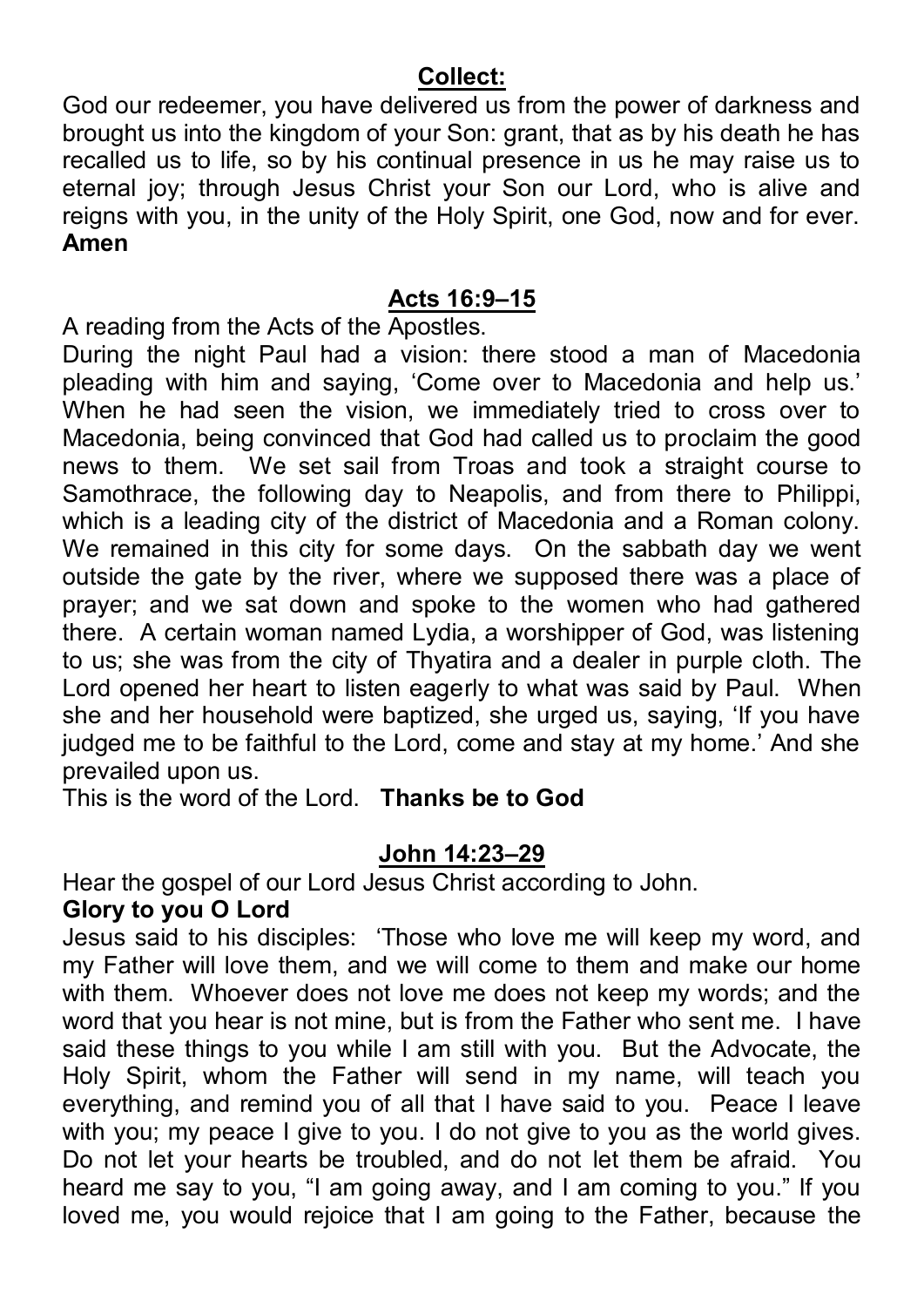Father is greater than I. And now I have told you this before it occurs, so that when it does occur, you may believe.'

This is the Gospel of the Lord. **Praise to you O Christ**

### **Bible Verse for us to reflect on:**

**Trust in the Lord with all your heart … He will make your paths straight** 

**Proverbs 3:5,6** 

This verse will be displayed also, in the North Chapel of the Church.

## **For Our Prayers:**

In our prayers for the Church this week, we pray for The Church of the Province of Melanesia and in our own diocese, Churches in the Deanery of Buntingford.

We pray for the sick, those who have died recently and their families and friends.

At their year's mind, we remember Monty Dunsby, Gladys Markham, Louisa Rowland, Russ Sullivan and Brian Hill.

## **Notices:**

*The APCM* is today, following the 10am service.

**St Mary's PCC** is looking for additional members. If you feel you could serve in this position, please speak to the Vicar or Catherine Hayden. Also, if you feel you could act as Church Warden, please let us know NOW.

*Platinum Jubilee Children's Tea Party* Come and join in the fun on **Sunday 5th June, 2.30 until 4.30pm.**  St. Mary's has invited **Smartig Artig** to entertain us in the churchyard. Please let us know if you would like to come – RSVP for catering: sheilabanks1@aol.com